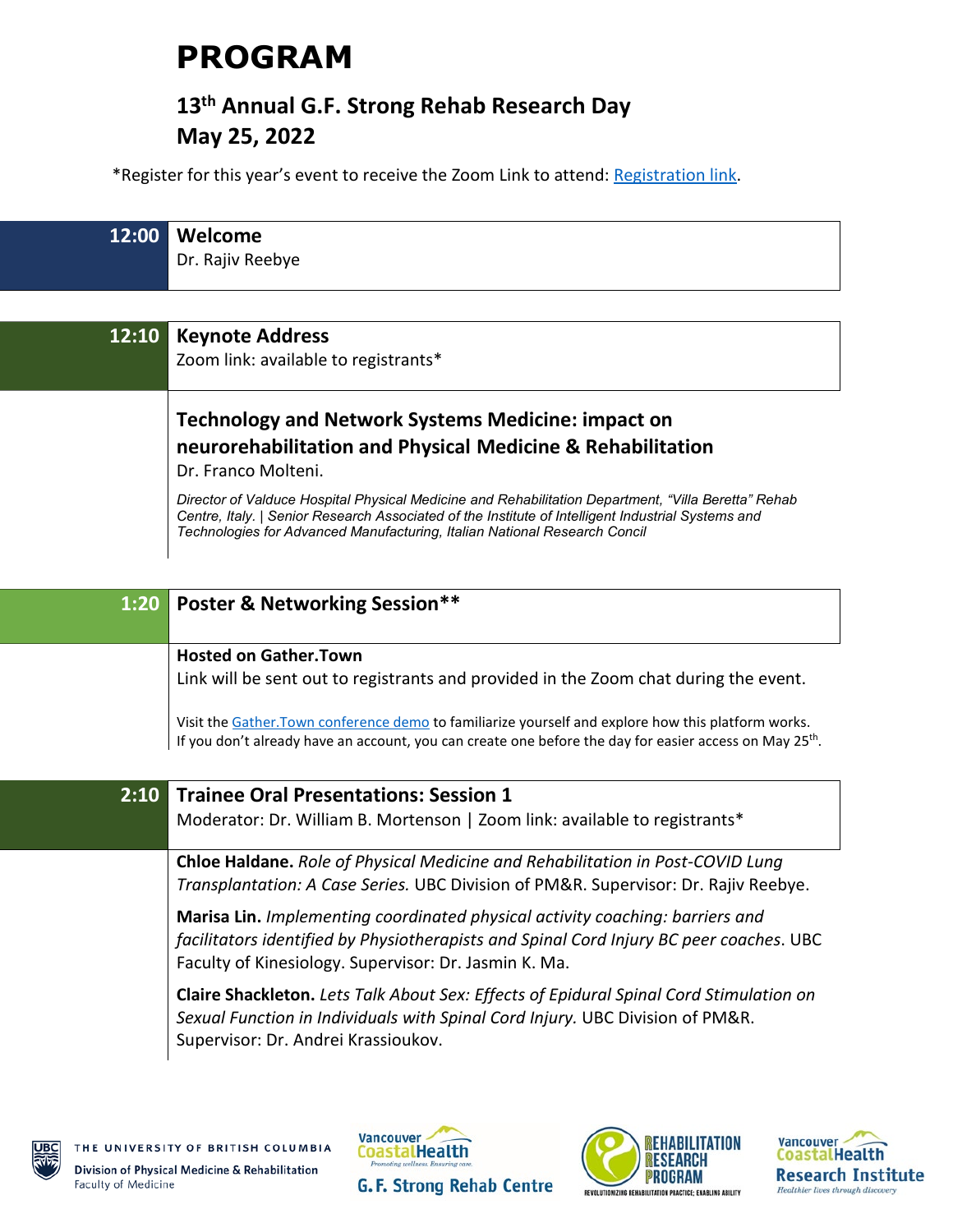**Heather Hong.** *Ambulation - A Web-Based Knowledge Translation Tool for Independent Walking Prediction after Traumatic Spinal Cord Injury.* Praxis Spinal Cord Institute. Supervisor: Dr. Vanessa Noonan.

**Paul Adamiak.** *Trends in provision of mobility assist devices post traumatic spinal cord injury in Canada.* UBC Division of PM&R. Supervisor: Dr. Andrea Townson.

| 3:00 Trainee Oral Presentations: Session 2                                                                                                                                                                                                          |  |  |
|-----------------------------------------------------------------------------------------------------------------------------------------------------------------------------------------------------------------------------------------------------|--|--|
| Moderator: Dr. Jennifer Yao   Zoom link: available to registrants*                                                                                                                                                                                  |  |  |
| Kiarah O'Kane. Development of Therapeutic Alliance and Social Presence in a Digital<br>Mindfulness-Based Intervention for Adolescents with Concussion. UBC Department of<br>Psychology. Supervisor: Dr. Molly Cairncross.                           |  |  |
| <b>Mathilde Rioux.</b> Graded exposure therapy for adults with persistent post-concussion<br>symptoms: A historical controlled trial. UBC Department of Psychology. Supervisor: Dr.<br>Noah Silverberg.                                             |  |  |
| Sahil Chawla. Association between DASH and shoulder muscle strength in upper trunk<br>and pan-plexus brachial plexus injuries. UBC Faculty of Medicine. Supervisor: Dr.<br>Michael J Berger.                                                        |  |  |
| Farzad Ravari. Effect of Isometric and Isotonic Exercise on Total Knee Arthroplasty<br>Outcome Systematic Review and Meta-Analysis. UBC Graduate Program in<br>Rehabilitation Sciences. Supervisor: Dr. William C. Miller and Dr. Brodie Sakakibara |  |  |
| Ronan Denyer. DeepLabCut provides reliable kinematic data across a diverse array of<br>tasks in young healthy and chronic stroke populations. UBC Department of Physical<br>Therapy. Supervisor: Dr. Lara Boyd.                                     |  |  |

#### **3:50 Closing remarks**

Awards for trainee presenters

\*Register for this year's event to receive the Zoom Link to attend: [Registration link.](https://www.eventbrite.ca/e/13th-gf-strong-rehab-research-day-tickets-266406006537)







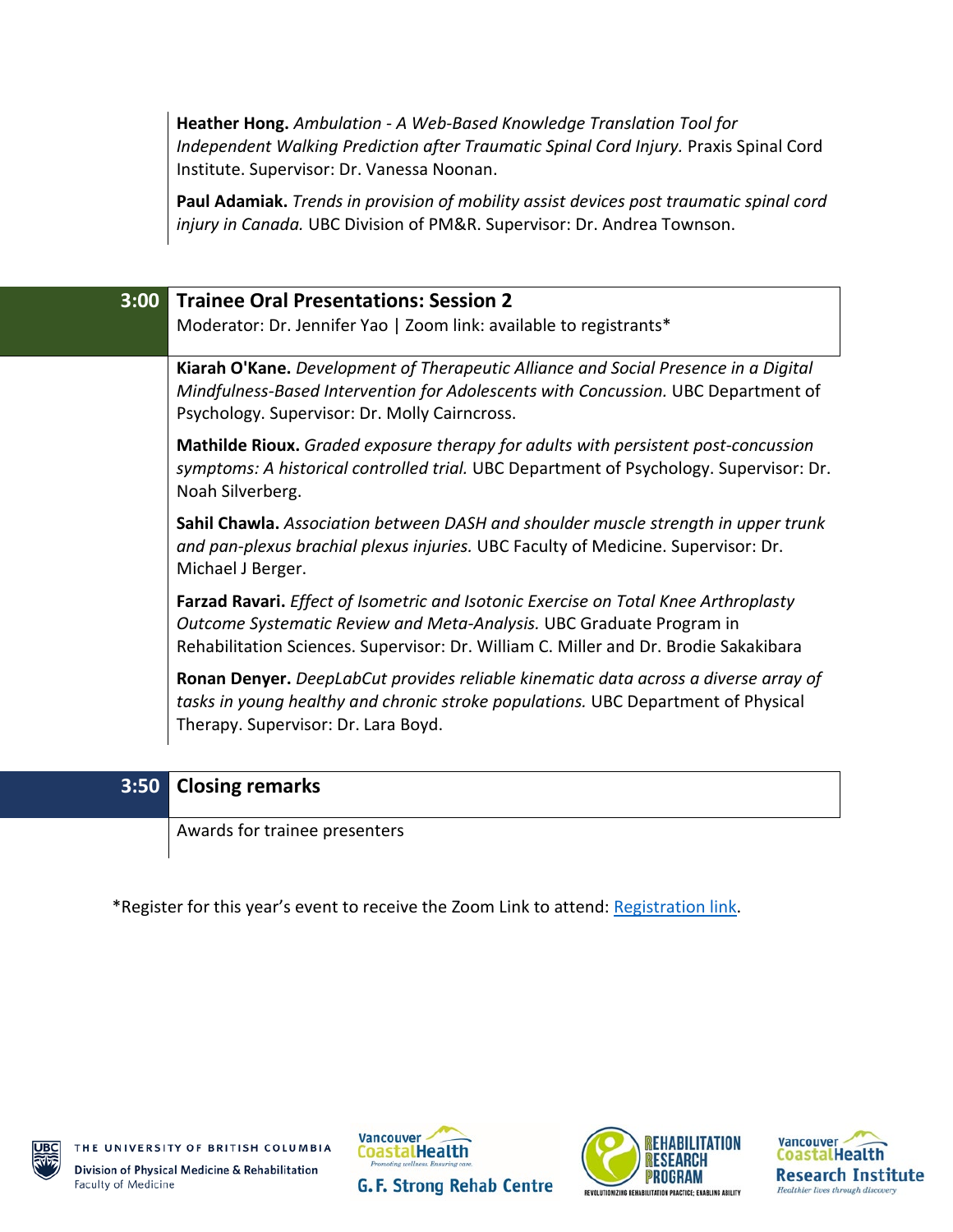| <b>**Poster Presentations</b> |                       |                                                                                                                                                                 |                                               |  |  |
|-------------------------------|-----------------------|-----------------------------------------------------------------------------------------------------------------------------------------------------------------|-----------------------------------------------|--|--|
|                               | <b>Presenter</b>      | <b>Title</b>                                                                                                                                                    | <b>Supervisor</b>                             |  |  |
| 01                            | Pegah Derakhshan      | Evaluation of the Quality of Current COVID-19<br>Resources Developed for Individuals with Spinal Cord<br><b>Injuries</b>                                        | Dr. Bill Miller &<br>Dr. William B. Mortenson |  |  |
| 02                            | Murveena Jeawon       | Predicting life satisfaction among person with<br>incomplete spinal cord injury who can ambulate                                                                | Dr. William B. Mortenson                      |  |  |
| 03                            | Laura McCracken       | The quality and availability of current breastfeeding<br>guidelines for mothers with spinal cord injury: a<br>narrative review                                  | Dr. Andrei Krassioukov                        |  |  |
| 04                            | <b>Liza Roik</b>      | Time commitment and perceived difficulty of cleaning<br>catheters for re-use among adults with spinal cord<br>injury                                            | Dr. Andrei Krassioukov                        |  |  |
| 05                            | <b>Tiev Miller</b>    | Dance first, think later: A case-series on the<br>cardiometabolic demands and psychosocial effects of<br>wheelchair dancing in people with spinal cord injury   | Dr. Andrei Krassioukov                        |  |  |
| 06                            | Kawami Cao            | The Long-Term Effect of Cervical Transcutaneous<br>Spinal Cord Stimulation on Cardiovascular Regulation<br>in Chronic Cervical Spinal Cord Injury: A Case Study | Dr. Andrei Krassioukov                        |  |  |
| 07                            | Ali Hosseinzadeh      | Effect of Fixed ratio Oxycodone/Naloxone (Targin) on<br>Pain and Constipation Control in an Individual With<br>Chronic Spinal Cord Injury: A Case Report        | Dr. Andrei Krassioukov                        |  |  |
| 08                            | <b>Eric McGinn</b>    | Adaptation of Physiological Arousal and Step<br>Symmetry During a Split-Belt Walking Paradigm                                                                   | Dr. Courtney Pollock                          |  |  |
| 09                            | <b>Nathan Chen</b>    | Access to neurorehabilitation interdisciplinary<br>outpatient programs in British Columbia                                                                      | Dr. Paul Winston                              |  |  |
| 10                            | <b>Lee Bauer</b>      | Ultrasonographic Evaluation of Muscle Quality after<br>Anterior Interosseous to Ulnar Nerve Transfer for<br>Chronic Cubital Tunnel Syndrome                     | Dr. Michael Berger                            |  |  |
| 11                            | <b>Emmanuel Ogalo</b> | <b>Ultrasound Evaluation of Critical Forearm Muscles</b><br><b>Involved in Grasp Function</b>                                                                   | Dr. Michael Berger                            |  |  |
| 12                            | <b>Fraser MacRae</b>  | Assessing the Usefulness of Electrodiagnosis in<br>Patients with Complex Regional Pain Syndrome:<br><b>Informing Diagnosis and Management</b>                   | Dr. Paul Winston                              |  |  |







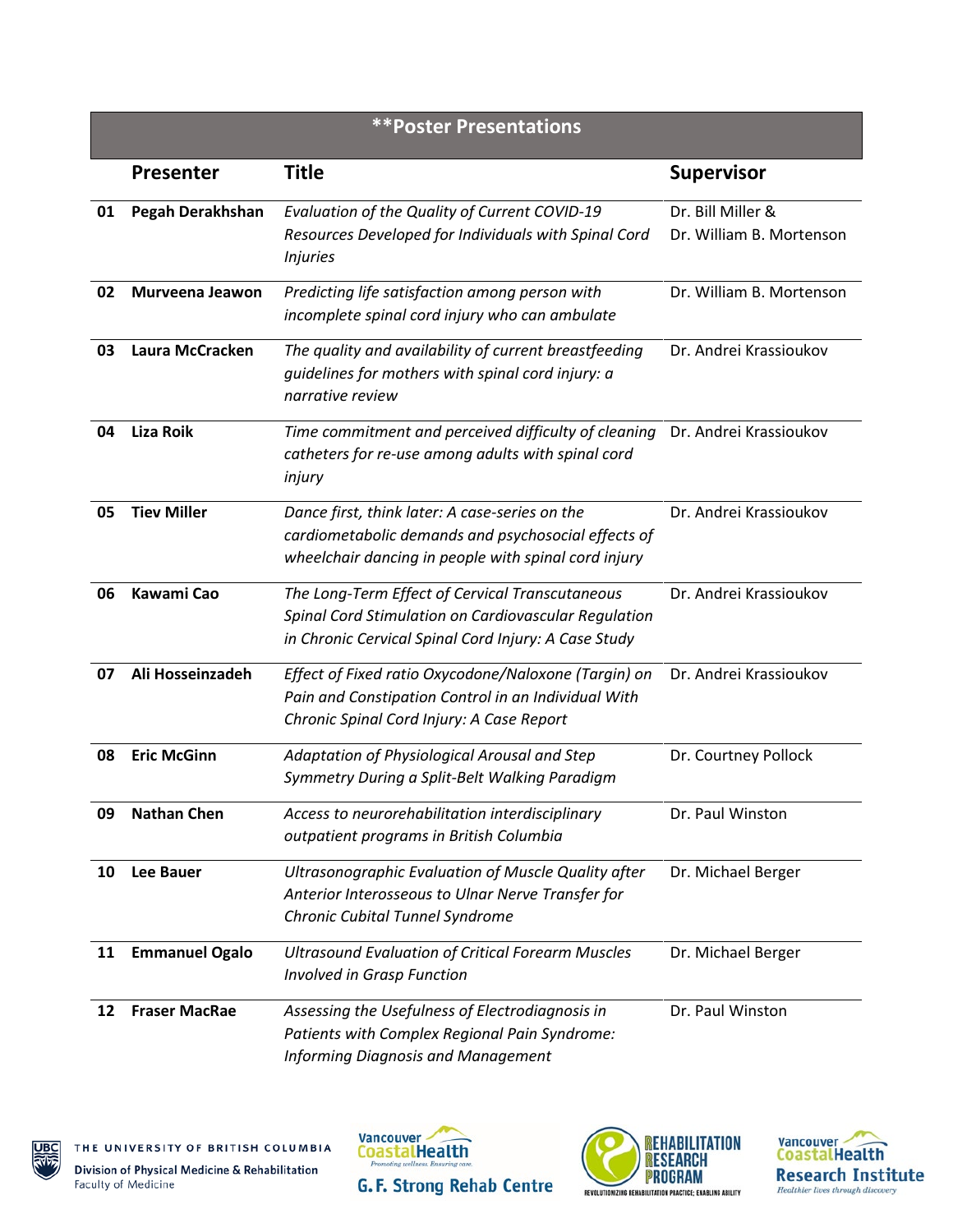| 13 | <b>Farris Kassam</b>                                           | Canadian Physicians' Use of Perioperative Botulinum<br>Toxin Injections to Spastic Limbs: A Cross-sectional<br><b>National Survey</b>                        | Dr. Rajiv Reebye                      |
|----|----------------------------------------------------------------|--------------------------------------------------------------------------------------------------------------------------------------------------------------|---------------------------------------|
| 14 | <b>Fraser MacRae</b>                                           | Cryoneurolysis of the femoral nerve for the treatment<br>of focal spasticity in two ambulatory patients                                                      | Dr. Paul Winston                      |
| 15 | <b>Aidan Pye</b>                                               | Patient perspectives on interdisciplinary peripheral<br>nerve trauma care                                                                                    | Dr. Mike Berger                       |
| 16 | <b>Edwina Picon</b>                                            | Chronic Subjective Memory Problems After<br>Concussion                                                                                                       | Dr. Noah Silverberg                   |
| 17 | <b>Grewal Jasleen</b>                                          | Priorities For Quality Of Life After TBI                                                                                                                     | Dr. Julia Schmidt                     |
| 18 | <b>Rinni Mamman</b>                                            | Living in a reshaped reality: Exploring social<br>participation and self-identity after TBI                                                                  | Dr. Julia Schmidt                     |
| 19 | <b>Rebecca Tsow</b>                                            | Enabling Meaning after Brain injury through<br>Acceptance and Resiliency Construction (EMBARC)                                                               | Dr. Julia Schmidt                     |
| 20 | <b>Niloufar Benam</b>                                          | Exploring loneliness during the COVID-19 pandemic in<br>the elderly and disability population                                                                | Dr. Julia Schmidt                     |
| 21 | <b>Mark Grasdal</b>                                            | The microbiological and physical properties of<br>catheters for intermittent catheterization: A<br>systematic review on the impact of reuse and<br>cleaning  | Dr. Andrei Krassioukov                |
| 22 | Katharina<br>Raschdorf                                         | Validating the Accuracy of a Fully Implantable Optical<br>Sensor for Monitoring Spinal Cord Hemodynamics<br>and Oxygenation                                  | Dr. Brian Kwon &<br>Dr. Babak Shadgan |
| 23 | Ali Hosseinzadeh                                               | Who writes this stuff: A scoping review on the quality<br>of web-based information for spinal cord stimulation                                               | Dr. Andrei Krassioukov                |
| 24 | <b>Tahmineh Mousavi</b>                                        | Enhancing Emotions Capability: The Role of<br><b>Occupational Therapy in Treating ASD</b>                                                                    | Dr. Elizabeth Dean                    |
| 25 | <b>Michael Ruiz-</b><br><b>Peters; Matthew</b><br><b>Dorto</b> | Effect of passive cycling on cardiac function                                                                                                                | Dr. Victoria Claydon                  |
| 26 | Sepehr<br>Saeidiborojeni                                       | Perioperative Botulinum Toxin to enhance outcomes<br>of surgeries on spastic limbs: a review of current<br>literature and implications for clinical practice | Dr. Rajiv Reebye                      |